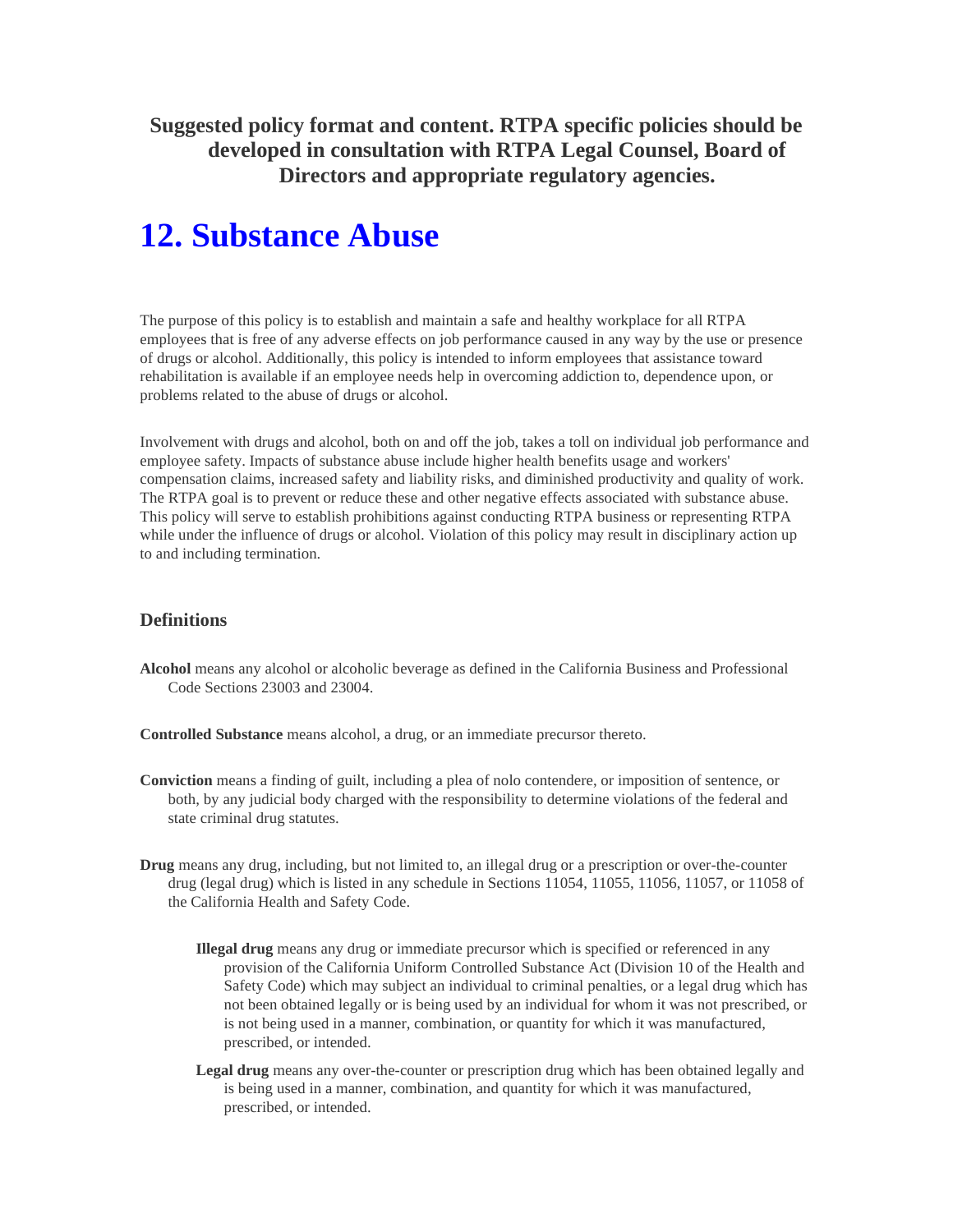- **Drug-Free Workplace** means a site for the performance of work in which employees are prohibited from engaging in the unlawful manufacture, distribution, dispensing, possession, or use of a controlled substance.
- **RTPA Business** means duties that are performed by an employee for RTPA, whether on or off RTPA premises, including, but not limited to, events at which an employee represents RTPA in his/her official capacity and occasions when an employee uses property such as a vehicle owned by RTPA.
- **Substance Abuse** means the improper use of controlled substances or any other substance that impairs an employee's ability to safely and effectively perform the functions of a particular job.
- **Under the Influence** means an employee's ability to perform RTPA business with normal effectiveness and efficiency is negatively affected due to the employee's use of a controlled substance.

#### **Policy**

RTPA is committed to providing a Drug-Free Workplace and preventing substance abuse by employees. It is the policy of RTPA that:

- An employee performing RTPA business shall not be under the influence of a controlled substance.
- An employee's job performance or safety shall not be jeopardized in any way because another employee is conducting RTPA business under the influence of a controlled substance.
- An employee shall not engage in the unlawful manufacture, distribution, dispensing, possession, or use of a controlled substance.
- An employee shall not possess or consume an open container of alcohol or an illegal drug on RTPA premises.
- An employee shall not allow an open container of alcohol or an illegal drug to be placed or carried in a RTPA vehicle or in any vehicle over which an employee has control while conducting RTPA business.
- An employee shall not sell, offer, or provide an illegal drug to another person while conducting RTPA business.
- RTPA discourages the consumption of alcohol by employees while conducting RTPA business whether or not such consumption will cause the employee to be considered under the influence of alcohol.
- Conviction of an employee of a crime involving a controlled substance while the employee is employed by RTPA must be reported by the employee to the Director of Finance and Administrative Services within five days.

Compliance with this policy is a condition of employment. Violation of this policy may result in disciplinary action up to and including termination. Violation of this policy also may result in RTPA contacting appropriate legal authorities. Disciplinary action that may be imposed against an employee for violation of this policy includes termination.